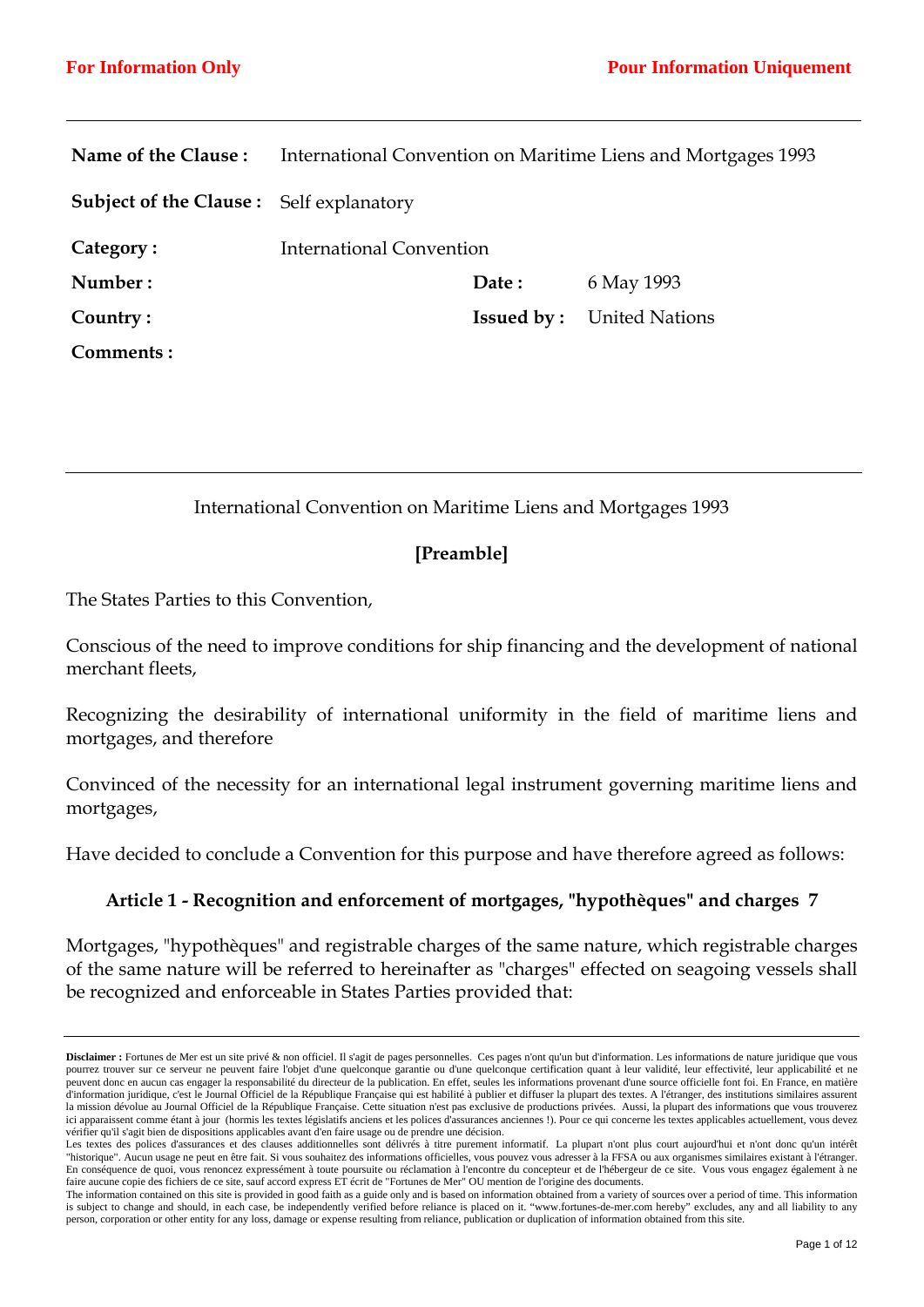(a) such mortgages, "hypothèques" and charges have been effected and registered in accordance with the law of the State in which the vessel is registered;

(b) the register and any instruments required to be deposited with the registrar in accordance with the law of the State in which the vessel is registered are open to public inspection, and that extracts from the register and copies of such instruments are obtainable from the registrar; and

(c) either the register or any instruments referred to in subparagraph (b) specifies at least the name and address of the person in whose favour the mortgage, "hypothèque" or charge has been effected or that it has been issued to bearer, the maximum amount secured, if that is a requirement of the law of the State of registration or if that amount is specified in the instrument creating the mortgage, "hypothèque" or charge, and the date and other particulars which, according to the law of the State of registration, determine the ranking in relation to other registered mortgages, "hypothèques" and charges.

# **Article 2 - Ranking and effects of mortgages, "hypothèques" and charges**

The ranking of registered mortgages, "hypothèques" or charges as between themselves and, without prejudice to the provisions of this Convention, their effect in regard to third parties shall be determined by the law of the State of registration; however, without prejudice to the provisions of this Convention, all matters relating to the procedure of enforcement shall be regulated by the law of the State where enforcement takes place.

## **Article 3 - Change of ownership or registration**

1. With the exception of the cases provided for in articles 11 and 12, in all other cases that entail the deregistration of the vessel from the register of a State Party, such State Party shall not permit the owner to deregister the vessel unless all registered mortgages, "hypothèques" or charges are previously deleted or the written consent of all holders of such mortgages, "hypothèques" or charges is obtained. However, where the deregistration of the vessel is obligatory in accordance with the law of a State Party, otherwise than as a result of a voluntary sale, the holders of registered mortgages, "hypotheques" or charges shall be notified of the pending deregistration in order to enable such holders to take appropriate action to protect their interests; unless the holders consent, the deregistration shall not be implemented earlier than after a lapse of a reasonable period of time which shall be not less than three months after the relevant notification to such holders.

2. Without prejudice to article 12, paragraph 5, a vessel which is or has been registered in a State Party shall not be eligible for registration in another State Party unless either:

(a) a certificate has been issued by the former State to the effect that the vessel has been deregistered; or

(b) a certificate has been issued by the former State to the effect that the vessel will be deregistered with immediate effect, at such time as the new registration is effected. The date of deregistration shall be the date of the new registration of the vessel.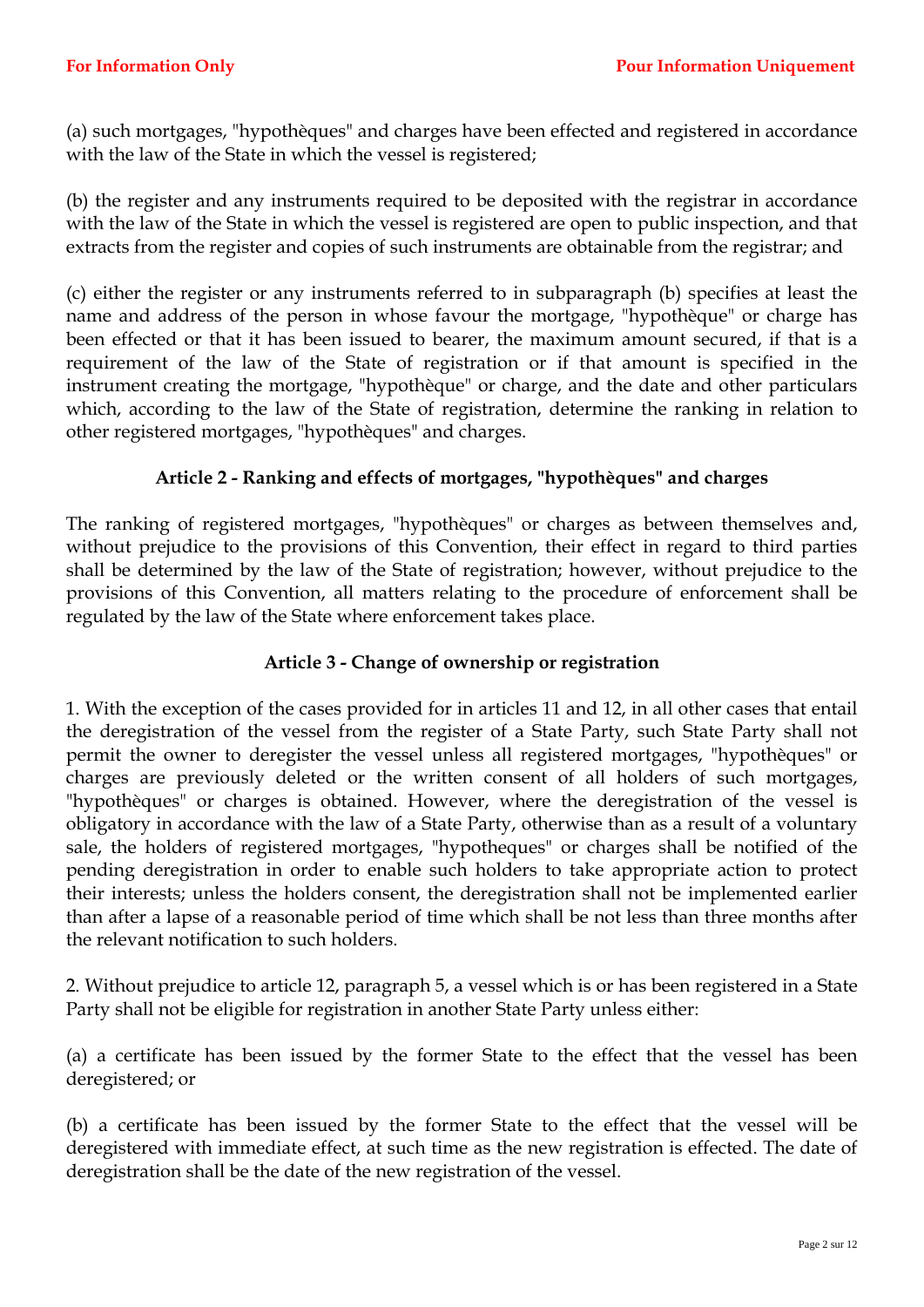# **Article 4 - Maritime liens**

1. Each of the following claims against the owner, demise charterer, manager or operator of the vessel shall be secured by a maritime lien on the vessel:

(a) claims for wages and other sums due to the master, officers and other members of the vessel's complement in respect of their employment on the vessel, including costs of repatriation and social insurance contributions payable on their behalf;

(b) claims in respect of loss of life or personal injury occurring, whether on land or on water, in direct connection with the operation of the vessel;

(c) claims for reward for the salvage of the vessel;

(d) claims for port. canal. and other waterway dues and pilotage dues;

(e) claims based on tort arising out of physical loss or damage caused by the operation of the vessel other than loss of or damage to cargo, containers and passengers' effects carried on the vessel.

2. No maritime lien shall attach to a vessel to secure claims as set out in subparaghraphs (b) and (e) of paragraph 1 which arise out of or result from:

(a) damage in connection with the carriage of oil or other hazardous or noxious substances by sea for which compensation is payable to the claimants pursuant to international conventions or national law providing for strict liability and compulsory insurance or other means of securing the claims; or

(b) the radioactive properties or a combination of radioactive properties with toxic, explosive or other hazardous properties of nuclear fuel or of radioactive products or waste.

## **Article 5 - Priority of maritime liens**

1. The maritime liens set out in article 4 shall take priority over registered mortgages, "hypothèques" and charges, and no other claim shall take priority over such maritime liens or over such mortgages, "hypotheques" or charges which comply with the requirements of article 1, except as provided in paragraphs 3 and 4 of article 12.

2. The maritime liens set out in article 4 shall rank in the order listed, provided however that maritime liens securing claims for reward for the salvage of the vessel shall take priority over all other maritime liens which have attached to the vessel prior to the time when the operations giving rise to the said liens were performed.

3. The maritime liens set out in each of subparagraphs (a), (b), (d) and (e) of paragraph 1 of article 4 shall rank pari passu as between themselves.

4. The maritime liens securing claims for reward for the salvage of the vessel shall rank in the inverse order of the time when the claims secured thereby accrued. Such claims shall be deemed to have accrued on the date on which each salvage operation was terminated.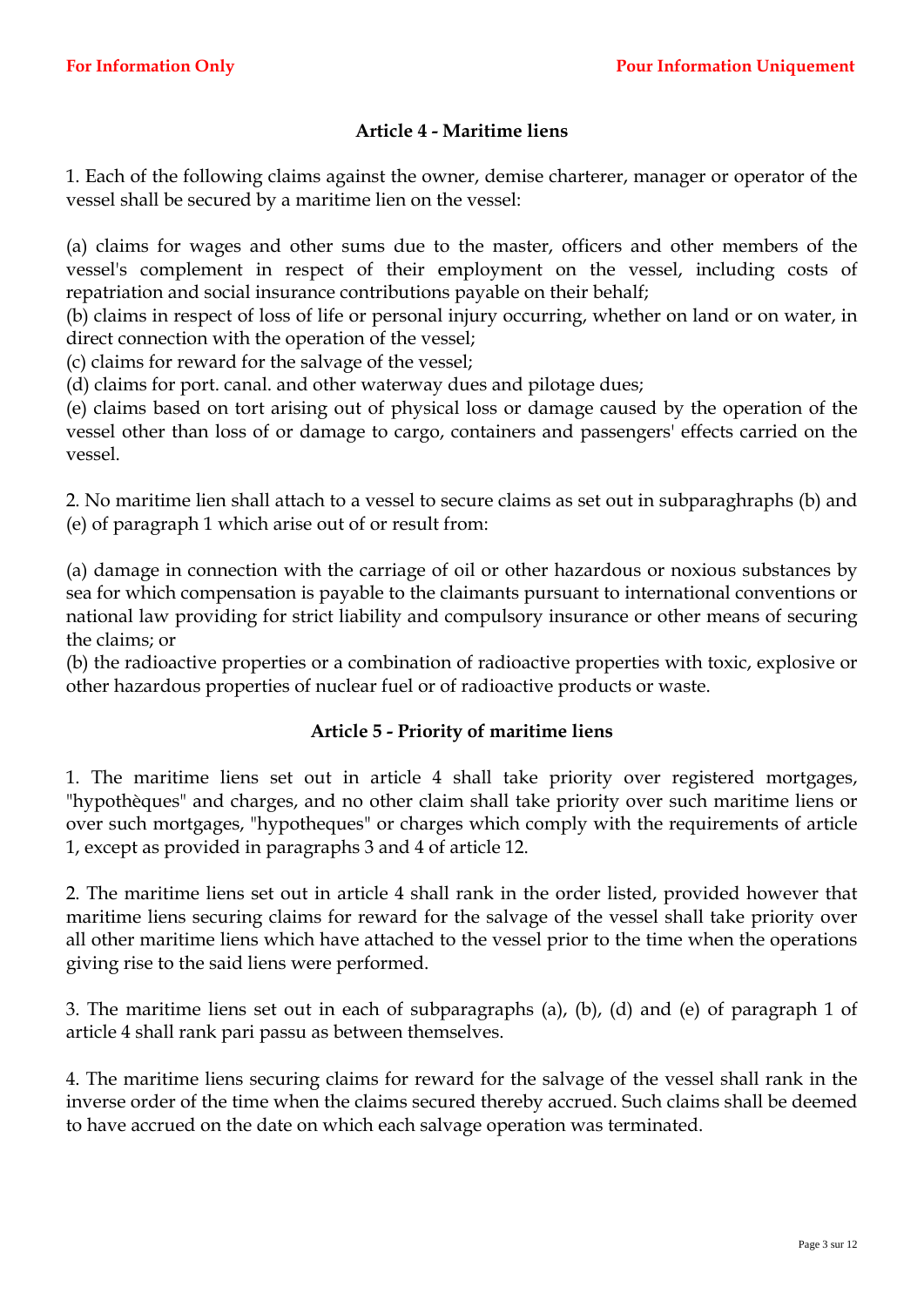# **Article 6 - Other maritime liens**

Each State Party may, under its law, grant other maritime liens on a vessel to secure claims other than those referred to in article 4, against the owner, demise charterer, manager or operator of the vessel, provided that such liens:

- (a) shall be subject to the provisions of articles 8, 10 and 12;
- (b) shall be extinguished

(i) after a period of 6 months. from the time when the claims secured thereby arose unless, prior to the expiry of such period, the vessel has been arrested or seized, such arrest or seizure leading to a forced sale; or

(ii) at the end of a period of 60 days following a sale to a bona fide purchaser of the vessel, such period to commence on the date on which the sale is registered in accordance with the law of the State in which the vessel is registered following the sale;

whichever period expires first; and

(c) shall rank after the maritime liens set out in article 4 and also after registered mortgages, "hypothèques" or charges which comply with the provisions of article 1.

## **Article 7 - Rights of retention**

1. Each State Party may grant under its law a right of retention in respect of a vessel in the possession of either:

(a) a shipbuilder, to secure claims for the building of the vessel; or

(b) a shiprepairer, to secure claims for repair, including reconstruction of the vessel, effected during such possession.

2. Such right of retention shall be extinguished when the vessel ceases to be in the possession of the shipbuilder or shiprepairer, otherwise than in consequence of an arrest or seizure.

## **Article 8 - Characteristics of maritime liens**

Subject to the provisions of article 12, the maritime liens follow the vessel, notwithstanding any change of ownership or of registration or of flag.

Article 9 - Extinction of maritime liens because of time

1. The maritime liens set out in article 4 shall be extinguished after a period of one year unless, prior to the expiry of such period, the vessel has been arrested or seized, such arrest or seizure leading to a forced sale.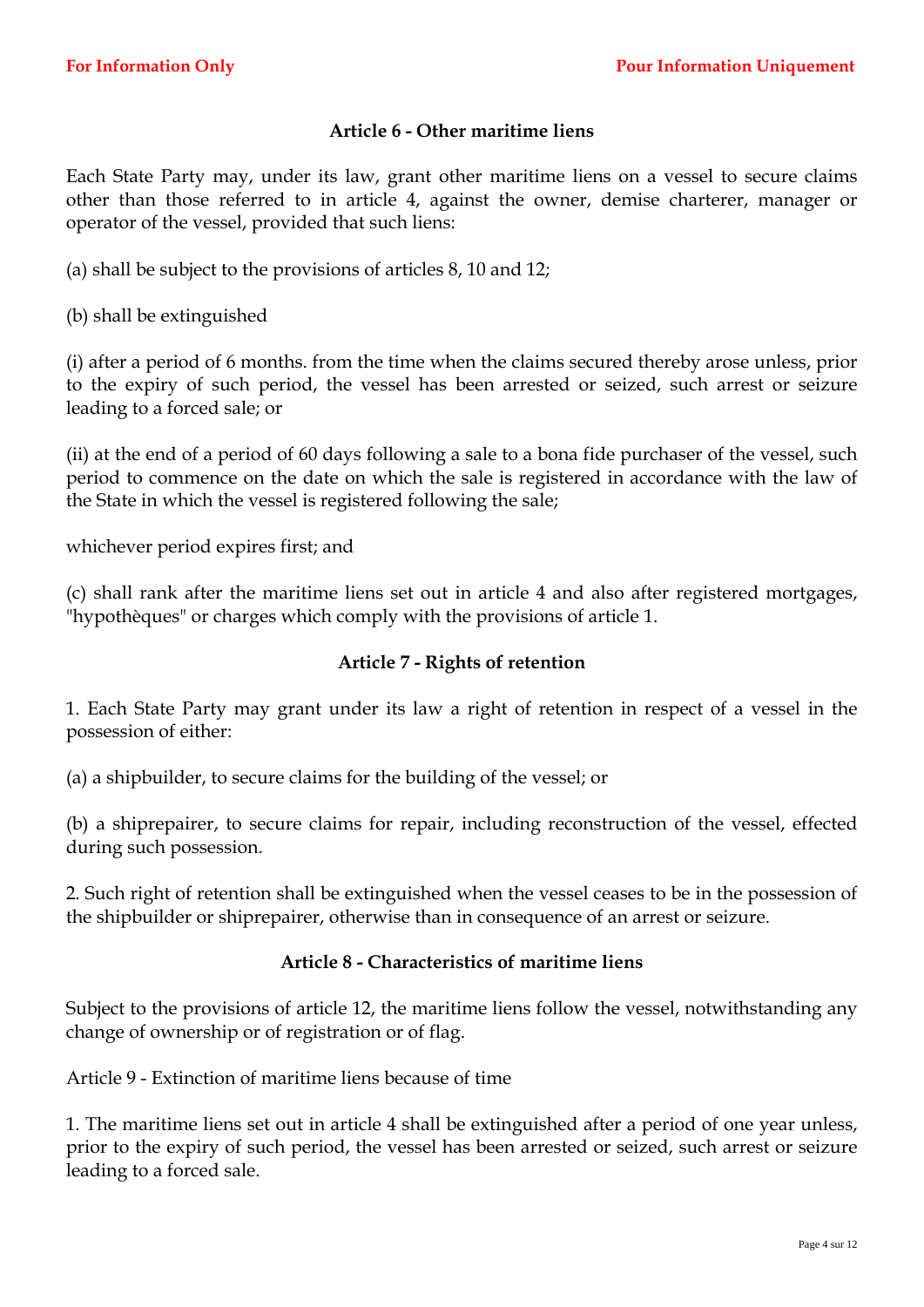2. The one-year period referred to in paragraph 1 shall commence:

(a) with respect to the maritime lien set out in article 4, paragraph 1(a), upon the claimant's discharge from the vessel;

(b) with respect to the maritime liens set out in article 4, paragraph 1 (b) to (e), when the claims secured thereby arise;

and shall not be subject to suspension or interruption , provided, however, that time shall not run during the period that the arrest or seizure of the vessel is not permitted by law.

## **Article 10 - Assignment and subrogation 55**

1. The assignment of or subrogation to a claim secured by a maritime lien entails the simultaneous assignment of or subrogation to such a maritime lien.

2. Claimants holding maritime liens may not be subrogated to the compensation payable to the owner of the vessel under an insurance contract.

# **Article 11 - Notice of forced sale**

1. Prior to the forced sale of a vessel in a State Party, the competent authority in such State Party shall ensure that notice in accordance with this article is provided to:

(a) the authority in charge of the register in the State of registration;

(b) all holders of registered mortgages, "hypothèques" or charges which have not been issued to bearer;

(c) all holders of registered mortgages. "hypotheques" or charges issued to bearer and all holders of the maritime liens set out in article 4, provided that the competent authority conducting the forced sale receives notice of their respective claims; and

(d) the registered owner of the vessel

2. Such notice shall be provided at least 30 days prior to the forced sale and shall contain either:

(a) the time and place of the forced sale and such particulars concerning the forced sale or the proceedings leading to the forced sale as the authority in a State Party conducting the proceedings shall determine is sufficient to protect the interests of persons entitled to notice; or,

(b) if the time and place of the forced sale cannot be determined with certainty, the approximate time and anticipated place of the forced sale and such particulars concerning the forced sale as the authority in a State Party conducting the proceedings shall determine is sufficient to protect the interests of persons entitled to notice.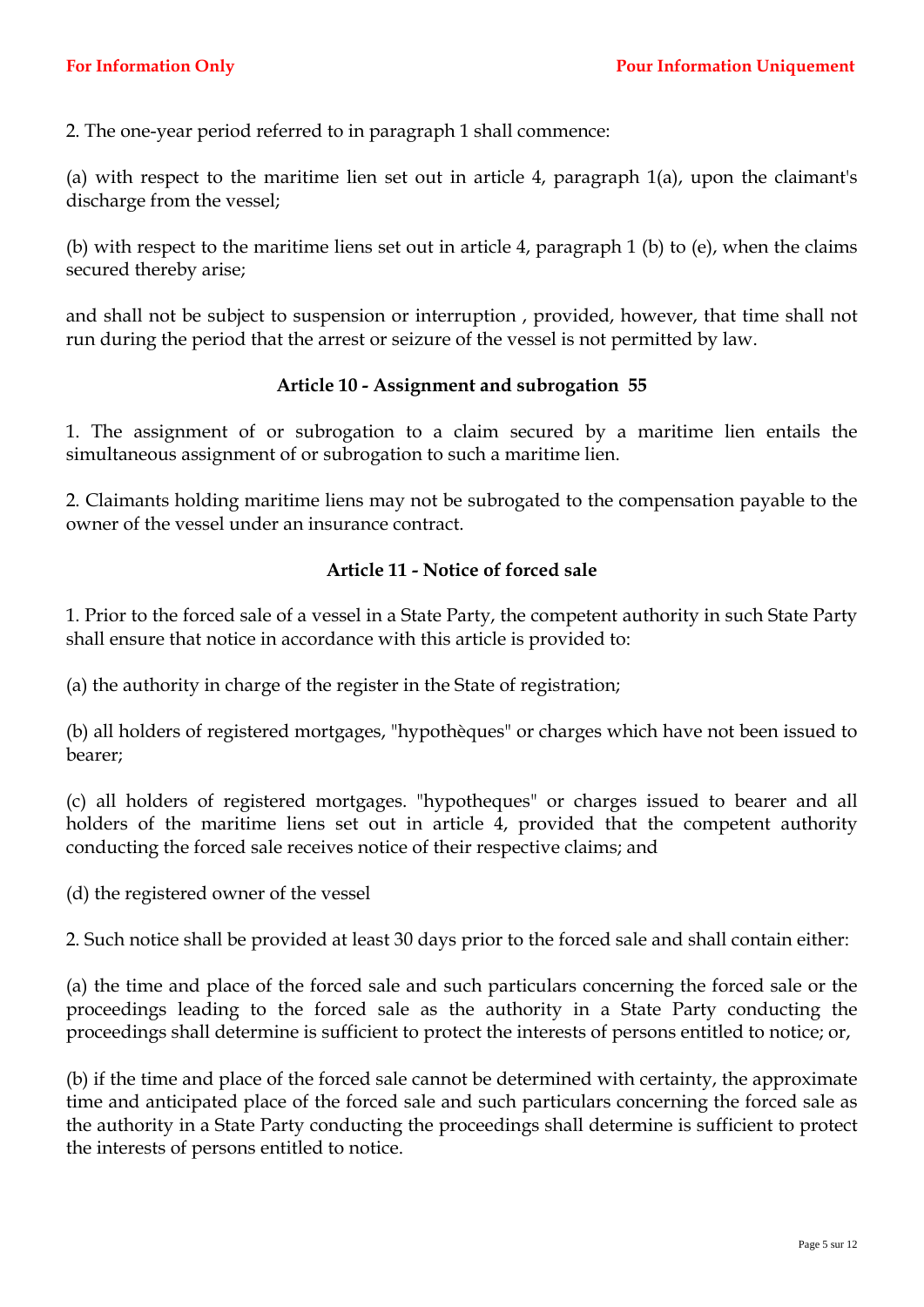If notice is provided in accordance with subparagraph (b), additional notice of the actual time and place of the forced sale shall be provided when known but, in any event, not less than seven days prior to the forced sale.

3. The notice specified in paragraph 2 of this article shall be in writing and either given by registered mail, or given by any electronic or other appropriate means which provide confirmation of receipt, to the persons interested as specified in paragraph 1, if known. In addition, the notice shall be given by press announcement in the State where the forced sale is conducted and, if deemed appropriate by the authority conducting the forced sale, in other publications.

# **Article 12 - Effects of forced sale**

1. In the event of the forced sale of the vessel in a State Party, all registered mortgages, "hypothèques" or charges, except those assumed by the purchaser with the consent of the holders, and all liens and other encumbrances of whatsoever nature, shall cease to attach to the vessel, provided that:

(a) at the time of the sale, the vessel is in the area of the jurisdiction of such State; and

(b) the sale has been effected in accordance with the law of the said State and the provisions of article 11 and this article.

2. The costs and expenses arising out of the arrest or seizure and subsequent sale of the vessel shall be paid first out of the proceeds of sale. Such costs and expenses include, inter alia, the costs for the upkeep of the vessel and the crew as well as wages, other sums and costs referred to in article 4, paragraph 1 (a), incurred from the time of arrest or seizure. The balance of the proceeds shall be distributed in accordance with the provisions of this Convention, to the extent necessary to satisfy the respective claims. Upon satisfaction of all claimants the residue of the proceeds, if any, shall be paid to the owner and it shall be freely transferable.

3. A State Party may provide in its law that in the event of the forced, sale of a stranded or sunken vessel following its removal by a public authority in the interest of sate navigation or the protection of the marine environment, the costs of such removal shall be paid out of the proceeds of the sales, before all other claims secured by a maritime lien on the vessel.

4. It at the time of the forced sale the vessel is in the possession of a shipbuilder or of a shiprepairer who under the law of the State Party in which the sale takes place enjoys a right of retention, such shipbuilder or shiprepairer must surrender possession of the vessel to the purchaser but is entitled to obtain satisfaction of his claim out of the proceeds of sale after the satisfaction of the claims of holders of maritime liens mentioned in article 4.

5. When a vessel registered in a State Party has been the object of a forced sale in any State Party, the competent authority shall, at the request of the purchaser, issue a certificate to the effect that the vessel is sold free of all registered mortgages, "hypothèques" or charges, except those assumed by the purchaser, and of all liens and other encumbrances, provided that the requirements set out in paragraph 1 (a) and (b) have been complied with. Upon production of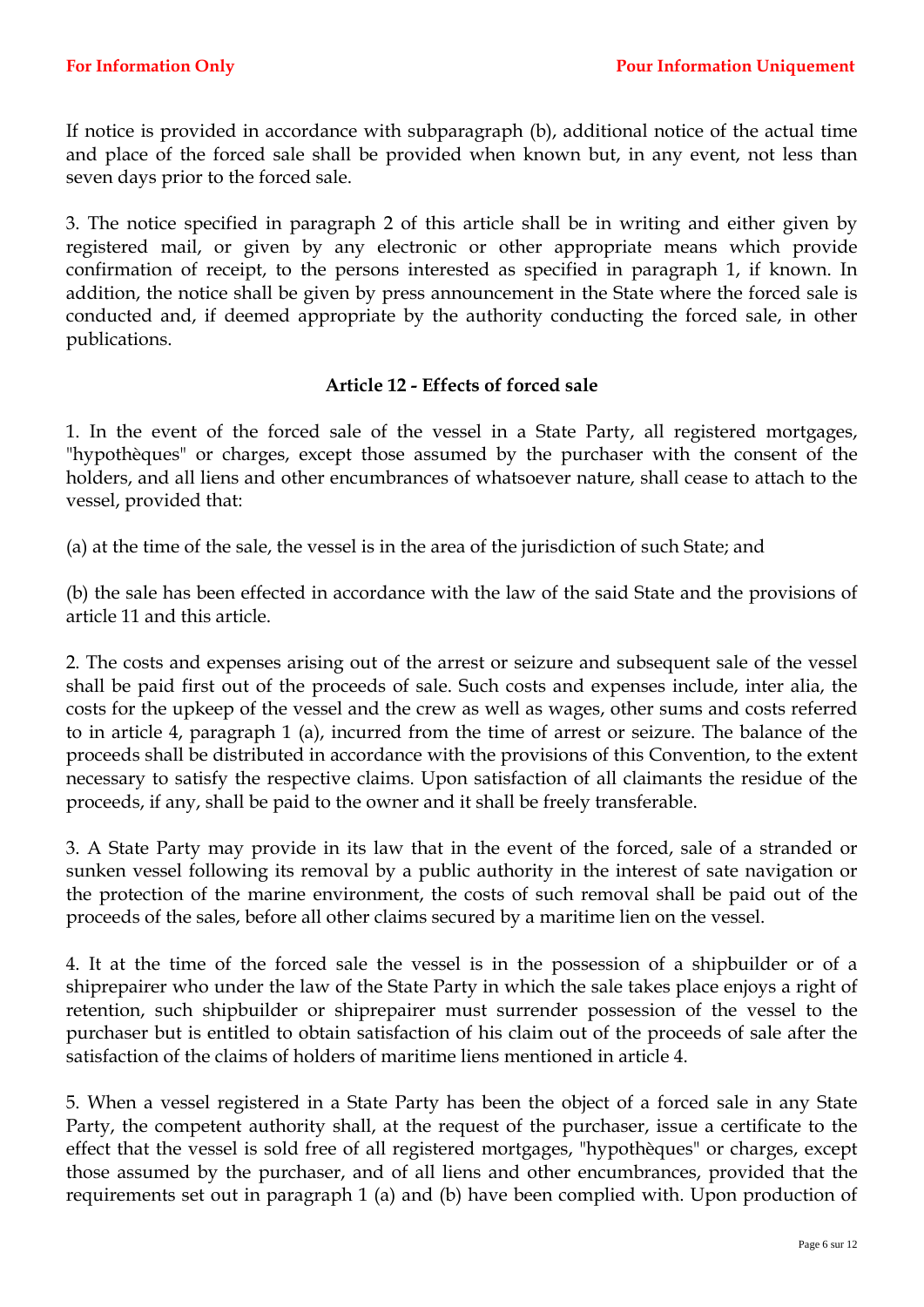such certificate, the registrar shall be bound to delete all registered mortgages, "hypothèques" or charges except those assumed by the purchaser, and to register the vessel in the name of the purchaser or to issue a certificate of deregistration for the purpose of new registration, as the case may be.

6. States Parties shall ensure that any proceeds of a forced sale are actually available and freely transferable.

## **Article 13 - Scope of application**

1. Unless otherwise provided in this Convention, its provisions shall apply to all seagoing vessels registered in a State Party or in a State which is not a State Party, provided that the latter's vessels are subject to the jurisdiction of the State Party.

2. Nothing in this Convention shall create any rights in, or enable any rights to be enforced against, any vessel owned or operated by a State and used only on Government noncommercial service.

# **Article 14 - Communication between States Parties**

For the purpose of articles 3, 11 and 12, the competent authorities of the States Parties shall be authorized to correspond directly between themselves.

## **Article 15 - Conflict of conventions**

Nothing in this Convention shall affect the application of any international convention providing for limitation of liability or of national legislation giving effect thereto.

## **Article 16 - Temporary change of flag**

If a se seagoing vessel registered in one State is permitted to fly temporarily the flag of another State, the following shall apply:

(a) For the purposes of this article, references in this Convention to the "State in which the vessel is registered" or to the "State of registration" shall be deemed to be references to the State in which the vessel was registered immediately prior to the change of flag, and references to "the authority in charge of the register" shall be deemed to be references to the authority in charge of the register in that State.

(b) The law of the State of registration shall be determinative for the purpose of recognition of registered mortgages, "hypothèques" and charges.

(c) The State of registration shall require a cross-reference entry in its register specifying the State whose Rag the vessel is permitted to fly temporarily; likewise, the State whose flag the vessel is permitted to fly temporarily shall require that the authority in charge of the vessel's record specifies by a cross-reference in the record the State of registration.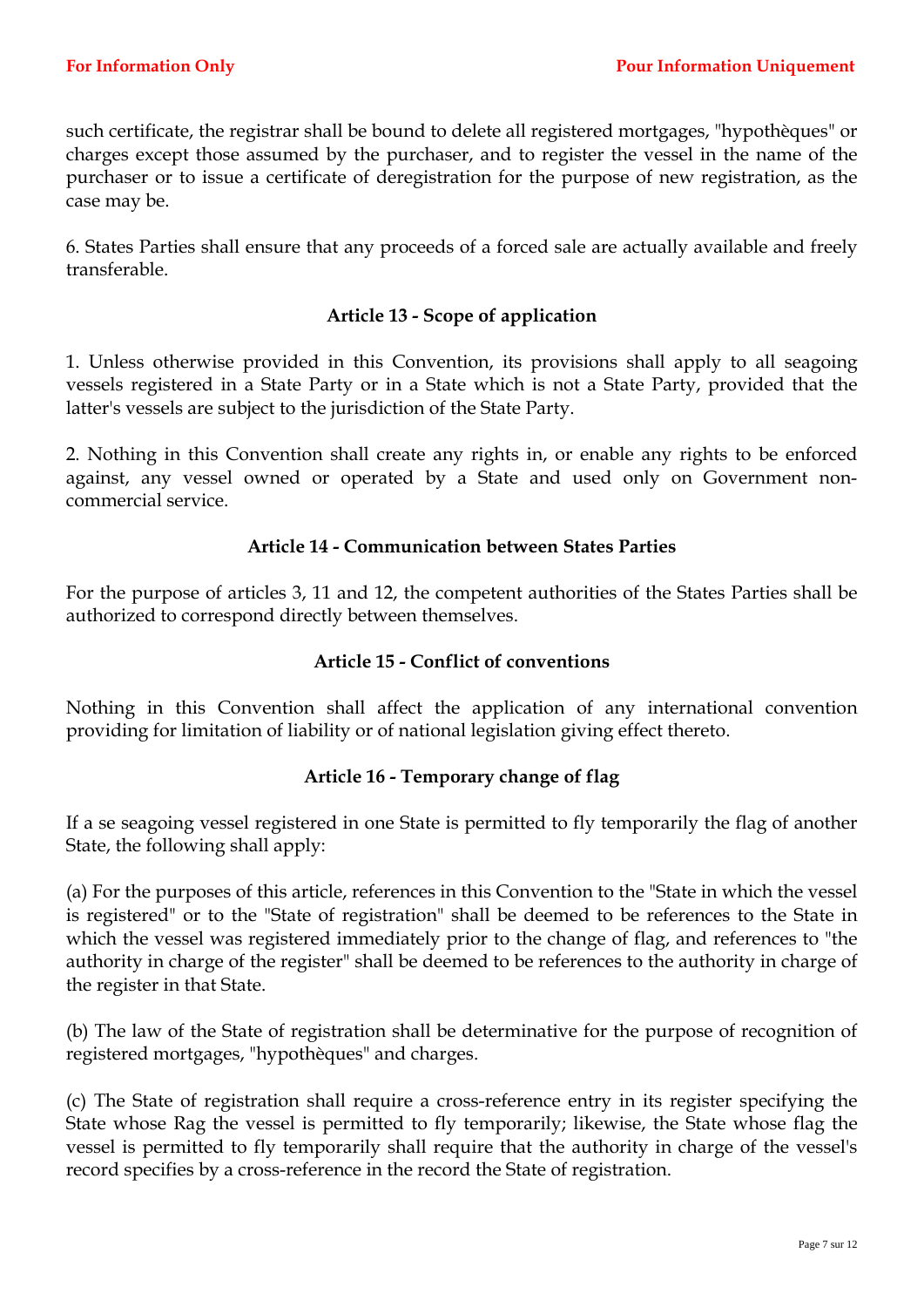(d) No State Party shall permit a vessel registered in that State to fly temporarily the flag of another State unless all registered mortgages, "hypothèques" or charges on that vessel have been previously satisfied or the written consent of the holders of all such mortgages, "hypothèques" or charges has been obtained.

(e) The notice referred to in article 11 shall be given also to the competent authority in charge of the vessel's record in the State whose flag the vessel is permitted to fly temporarily.

(f) Upon production of the certificate of deregistration referred to in article 12 paragraph 5, the competent authority in charge of the vessel's record in the State whose flag the vessel is permitted to fly temporarily shall, at the request of the purchaser, issue a certificate to the effect that the right to fly the flag of that State is revoked.

(g) Nothing in this Convention is to be understood to impose any obligation on States Parties to permit foreign vessels to fly temporarily their flag or national vessels to fly temporarily a foreign flag.

# **Article 17 - Depositary**

This Convention shall be deposited with the Secretary-General of the United Nations.

# **Article 18 - Signature, ratification, acceptance, approval and accession**

1. This Convention shall be open for signature by any State at the Headquarters of the United Nations, New York, from 1 September 1993 to 31 August 1994 and shall thereafter remain open for accession.

2. States may express their consent to be bound by this Convention by:

(a) signature without reservation as to ratification. acceptance or approval; or

(b) signature subject to ratification, acceptance or approval, followed by ratification, acceptance or approval; or

(c) accession.

3. Ratification, acceptance, approval or accession shall be effected by the deposit of an instrument to that effect with the depositary.

## **Article 19 - Entry into force**

1. This Convention shall enter into force 6 months following the date on which 10 States have expressed their consent to be bound by it.

2. For a State which expresses its consent to be bound by this Convention after the conditions for entry into force thereof have been met, such consent shall take effect 3 months after the date of expression of such consent.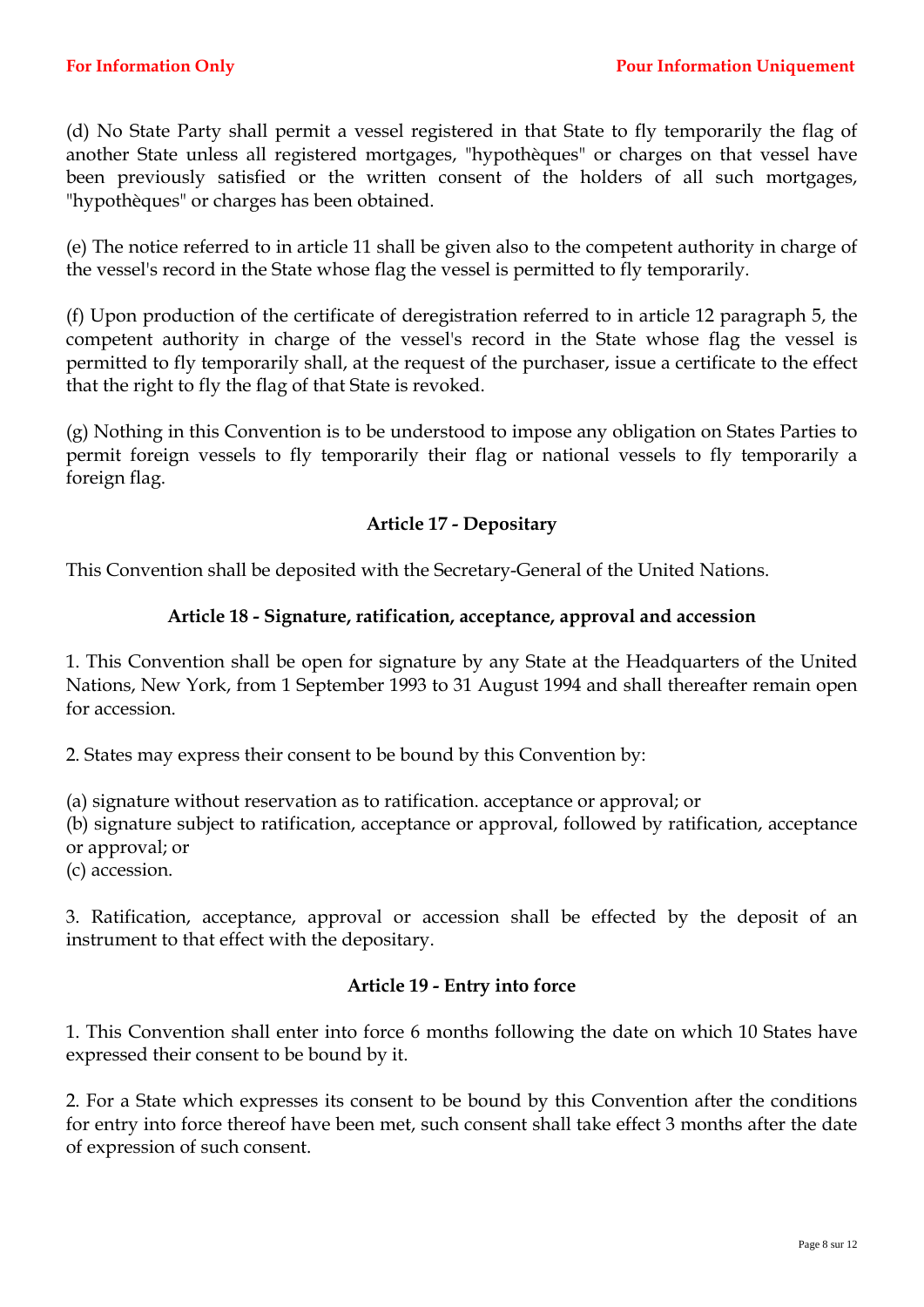# **Article 20 - Revision and amendment**

1. A conference of States Parties for the purpose of revising or amending this Convention shall be convened by the Secretary-General of the United Nations at the request of one-third of the States Parties.

2. Any consent to be bound by this Convention, expressed after the date of entry into force of an amendment to this Convention, shall be deemed to apply to the Convention. as amended

## **Article 21 - Denunciation**

1. This Convention may be denounced by any State Party at any time after the date on which this Convention enters into force for that State.

2. Denunciation shall be effected by the deposit of an instrument of denunciation with the depositary.

3. A denunciation shall take effect one year, or such longer period as may be specified in the instrument of denunciation, after the receipt of the instrument of denunciation by the depositary.

# **Article 22 - Languages**

This Convention is established in a single original in the Arabic, Chinese, English, French, Russian and Spanish languages, each text being equally authentic.

# **[Post Provisions]**

DONE AT Geneva this sixth day of May, one thousand nine hundred and ninety-three.

IN WITNESS WHEREOF the undersigned being duly authorized by their respective Governments for that purpose have signed this Convention.

## **Annex - International Convention on Maritime Liens and Mortgages, 1993**

# **[Annex]**

On the Final Act of the United Nations / International Maritime Organization Conference of Plenipotentiaries on a Convention on Maritime Liens and Mortgages

1. The General Assembly of the United Nations, by resolution 46/213 of 20 December 1991, decided that a United Nations/International Maritime Organization Conference of Plenipotentiaries on a Convention on Maritime Liens and Mortgages should be convened in order to consider a draft convention and to embody the results of its work in a convention on maritime liens and mortgages.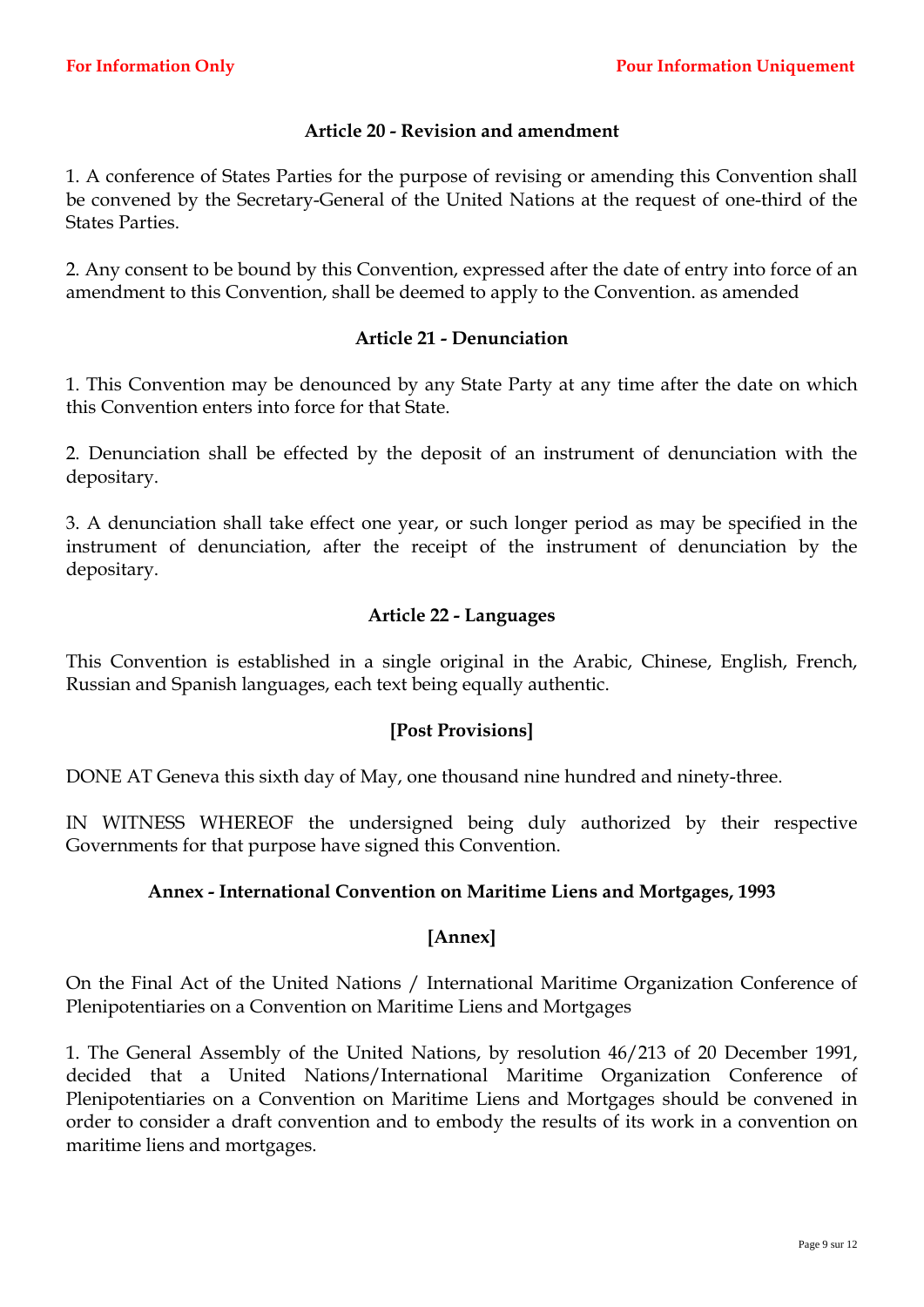2. The United Nations/International Maritime Organization Conference of Plenipotentiaries on a Convention on Maritime Liens and Mortgages, was convened at Geneva from 19 April to 6 May 1993.

3. Representatives from the following States participated in the Conference: Algeria, Argentina, Australia, Austria, Belgium, Bolivia, Brazil, Bulgaria, Canada, Chile, China, Colombia, Côte d'Ivoire, Cuba, Cyprus, Democratic People's Republic of Korea, Denmark, Egypt, Finland, France, Gabon, Germany, Ghana, Greece, Guinea, India, Indonesia, Iran (Islamic Republic of), Iraq, Israel, Italy, Japan, Kenya, Kuwait, Latvia, Liberia, Madagascar, Mauritius, Mexico, Morocco, Netherlands, Nigeria, Norway, Panama, Peru, Philippines, Poland, Portugal, Republic of Korea, Russian Federation, Senegal, Spain, Sri Lanka, Sudan, Sweden, Switzerland, Syrian Arab Republic, Thailand, Tunisia, Turkey, United Kingdom of Great Britain and Northern Ireland, United Republic of Tanzania, United States of America, Uruguay, Venezuela.

4. Hong Kong, an associate member of the International Maritime Organization, was represented by an observer.

5. The following specialized agencies were represented by an observer: International Labour Organisation, World Meteorological Organization.

6. The following intergovernmental organizations were represented by an observer: European Economic Community, League of Arab States, Organization for Economic Cooperation and Development, Organization of African Unity.

7. The following non-governmental organizations were represented by an observer: Association of African Shipping Lines, Baltic and International Maritime Council, Iberoamerican Institute of Maritime Law, International Association of Ports and Harbours, International Chamber of Commerce, International Chamber of Shipping, International Confederation of Free Trade Unions, International Maritime Committee, International Ship Suppliers Association, Latin American Association of Navigational Law and Law of the Sea.

8. The following committees were established by the Conference:

General Committee President: Mr. Walter Müller (Switzerland) Vice-Presidents: Brazil, Canada, China, Denmark, Indonesia, Liberia and Poland. Chairman of the Main Committee: Mr. G.G. Ivanov (Russian Federation) Rapporteur-General: Mr. Domingo Nicolas Rotondaro (Argentina).

Main Committee

Chairman: Mr. G.G. Ivanov (Russian Federation) Vice-Chairman-cum-Rapporteur: Mr. J.E. de Boer (Netherlands)

# Drafting Committee

Chairman: Mrs. B. Czerwenka (Germany) Core membership: Algeria, Argentina, China, Côte d'Ivoire, Egypt, France, Germany, Indonesia, Mexico, Nigeria, Norway, Poland, Spain, Russian Federation, United Kingdom of Great Britain and Northern Ireland, United States of America.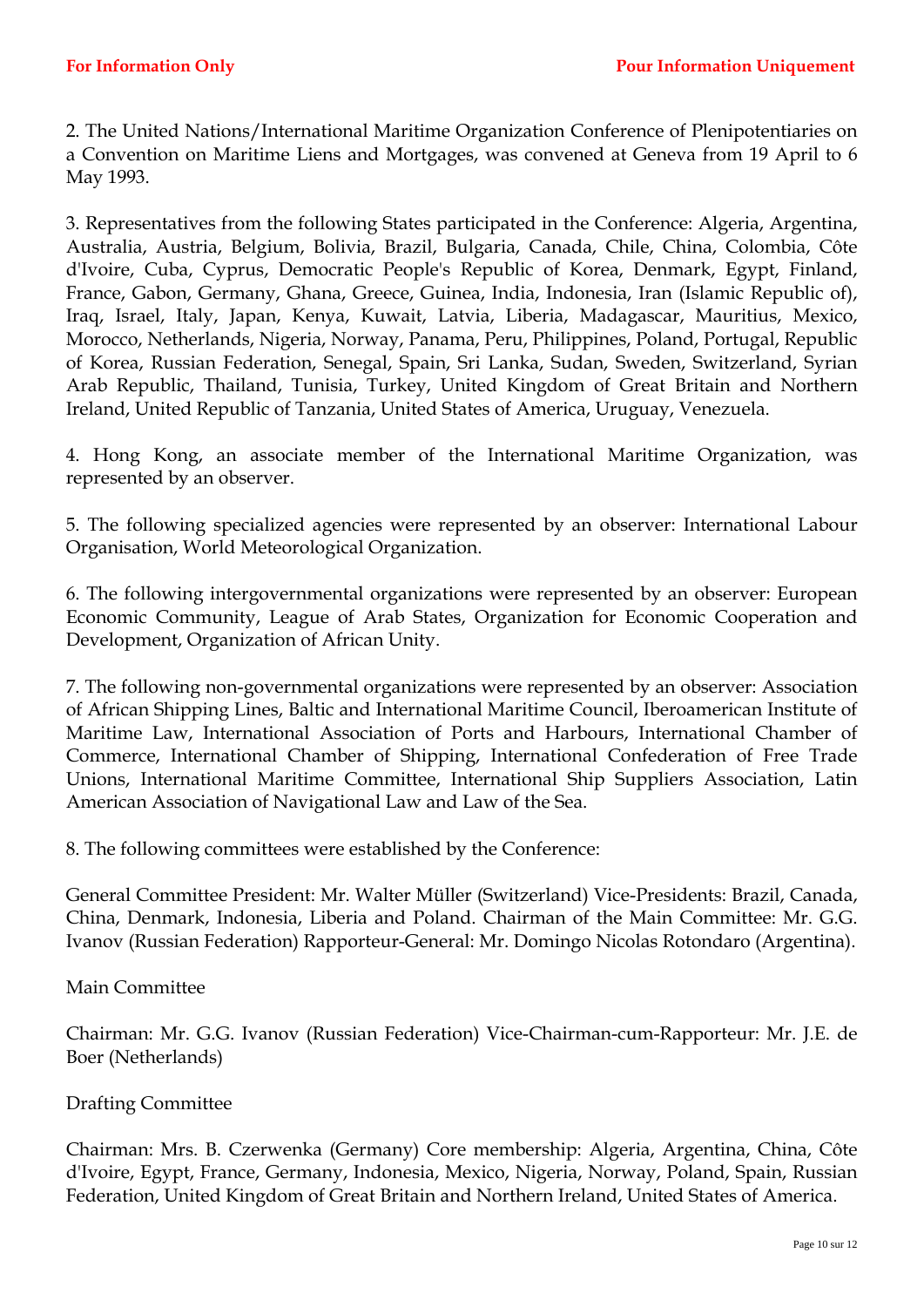## Credentials Committee

Chairman: Mr. Daniel D.C. Don Nanjira (Kenya) Members: Argentina, Australia, China, Ghana, India, Kenya, Russian Federation, United States of America and Venezuela.

9. The secretariat of the Conference included the following officers: Secretary-General of UNCTAD, Mr. K.K.S. Dadzie; Secretary-General of IMO, Mr. W.A. O'Neil; the Executive Secretary, Mr. A. Bouayad, Director, Services Development Division, UNCTAD, and subsequently Mr. R. Vogel, Deputy Director, UNCTAD; the Deputy Executive Secretary, Mr. E.M. Göransson, Director, Legal Affairs and External Relations Division, IMO; Mrs. Monica N. Mbanefo, Senior Deputy Director, IMO; Mr. Agustin Blanco-Bazan, Senior Legal Officer, IMO; Ms. L. Young, Administrative Officer, IMO; Mr. R. Vigil, Chief, Maritime Legislation Section, UNCTAD; Ms. M. Faghfouri, Legal Affairs Officer, UNCTAD; Mr. Carlos Moreno, Legal Affairs Officer, UNCTAD; Mr. E. Chrispeels, Senior Legal Officer, UNCTAD; Mr. A. Behnam, Secretary of the Conference, UNCTAD.

10. The Conference had before it, as a basis for its work, the draft articles for a Convention on maritime liens and mortgages , prepared by the Joint UNCTAD/IMO Intergovernmental Group of Experts on Maritime Liens and Mortgages and Related Subjects, and the compilation of comments and proposals by Governments, and by intergovernmental and non-governmental organizations, on the draft convention on maritime liens and mortgages . The Conference adopted its rules of procedure and its agenda .

11. On the basis of its deliberations as recorded in its report , the Conference established the text of the INTERNATIONAL CONVENTION ON MARITIME LIENS AND MORTGAGES, 1993.

12. The Conference adopted on 6 May 1993 resolution entitled "The Consideration of a Possible Review of the International Convention for the Unification of Certain Rules Relating to the Arrest of Sea-going Ships, 1952".

13. The text of the Convention was adopted by the Conference on 6 May 1993. The Convention will be open for signature at United Nations Headquarters, New York, from 1 September 1993 to and including 31 August 1994.

# **[Annex Post Provisions]**

# **[Annex Post Clauses (If any: Signed; Witnessed; Done; Authentic Texts; & Deposited Clauses)]**

Done at Geneva, on this sixth day of May, one thousand nine hundred and ninetythree, in one original in the Arabic, Chinese, English, French, Russian and Spanish languages, all texts being equally authentic. The original of the Final Act shall be deposited in the archives of the United Nations Secretariat.